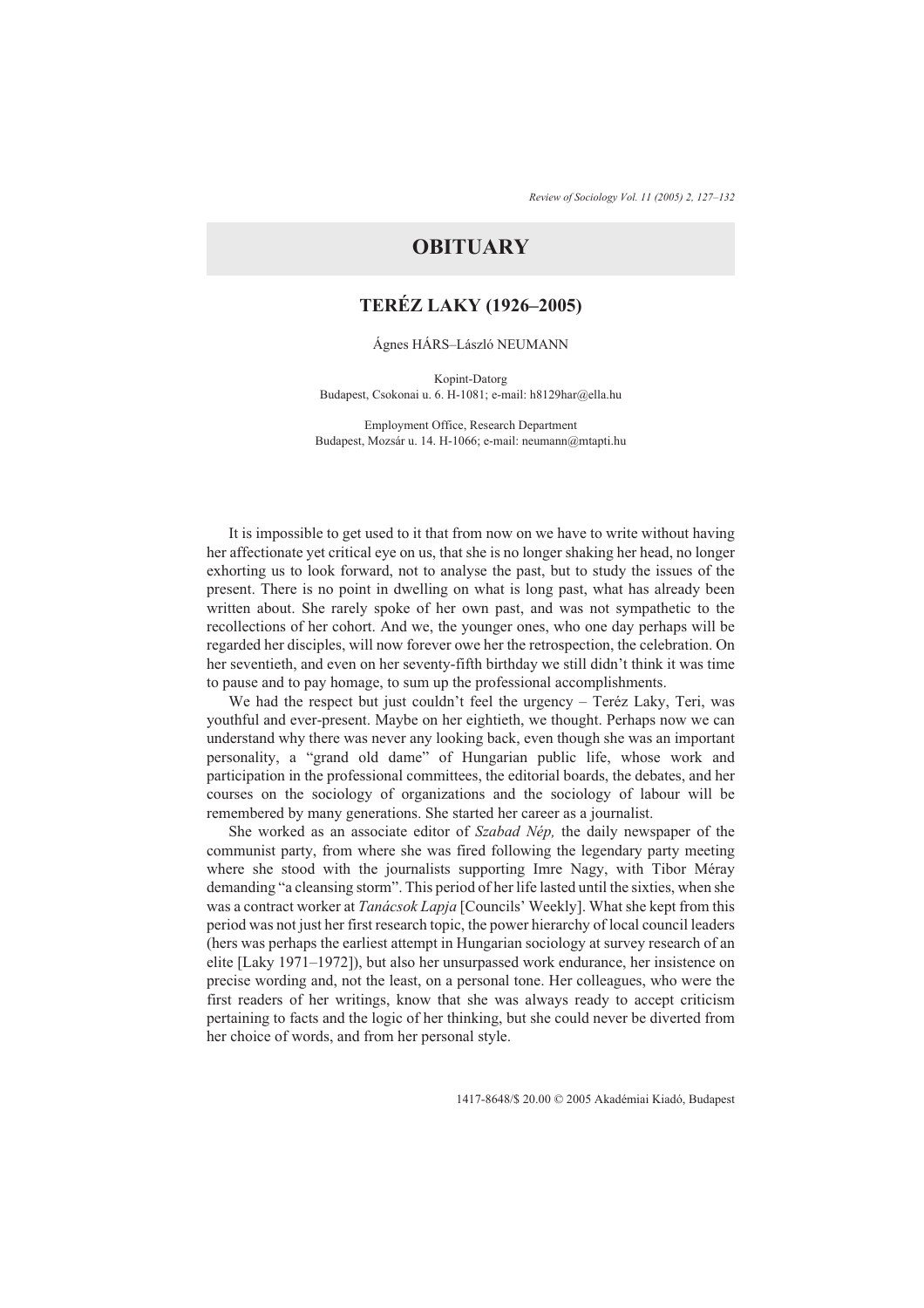Since the early seventies she had been a sociologist, first (from 1968) working at Infelor, the information technology company of the Central Statistical Office, and from 1973 on, as a researcher of the Research Institute of Economics of the CSO. From 1982 till the end she worked at the same Mozsár street building at the same institution, the Research Institute of Labour that had changed its name many times. She was an economic sociologist, an economist for the sociologists, yet, as an economist her outlook remained that of a sociologist. She clarified this duality, apparently n also for herself, in the introduction of her 1982 volume *Érdekviszonyok a vállalati döntésekben [Interest Relations in Company Decisions]:* "Studies done from the viewpoint and by the means of sociology necessarily approach the phenomena of the economy differently from economic science, or other disciplines dealing with the life and operation of companies..." In the seventies her publications enriched enormously our previously rather poor understanding of interest relations by their empirical focus. The papers, to this day central to the study of this subject, were published in *Gazdaság [Economy]* and in the most prestigious social science periodical of the time, *Valóság [Reality]* (Laky 1979, 1980, 1984, 1987).

Without a doubt, the seventies were the heroic age of restarting Hungarian sociology, a time when the sociology and economics camps were less separated. Teri was one of the social scientists who, no matter which profession they practised, made sure their work provided a counterpoint to official ideology, either arguing more or less openly for a consistent carrying through of the reforms, or, in her case, making it a central issue of the research agenda to find out what causes lead to the halt of economic reforms. "Interest relations", no matter how quaint this concept sounds to social scientists today, were the language of reform in the seventies. In fact, as argued by Tibor Kuczi and Attila Becskeházi, at that time the entire field of sociology functioned as the language of the discourse on reform. The whole body of Teri's work on sociology is a paragon of commitment to reform: before 1989 the central issue was reforming the "socialist economic system", since that time it was the transition to market economy based on private ownership, the completion of this process, and subsequently, the problems of EU accession.

She committed herself with strict discipline to empirical study, exploring facts: "Based on the experience of several years of work exploring the social causes of economic phenomena I think that today sociology can provide essential and new knowledge about society by the study of interest relations. Research into interest relations is, however, a relatively new field of the sociology of organizations in Hungary. [...] I had to choose what should be given greater stress in this work: the description of facts gathered at companies, or rather a survey of theoretical interrelationships, the key concepts related to the topic and of the discussions of their interpretation? In the end I have chosen the presentation and analysis of facts as my primary point..." (Laky 1982: 9). In retrospect we see ideas arranged by a strict, consistent logic in her articles which survived the turn of the millennium. Her studies describing interest relations (Laky 1971, 1972; Laky and Endreffy 1972) have incorporated much of her empirical studies and the early results of her career as a sociologist.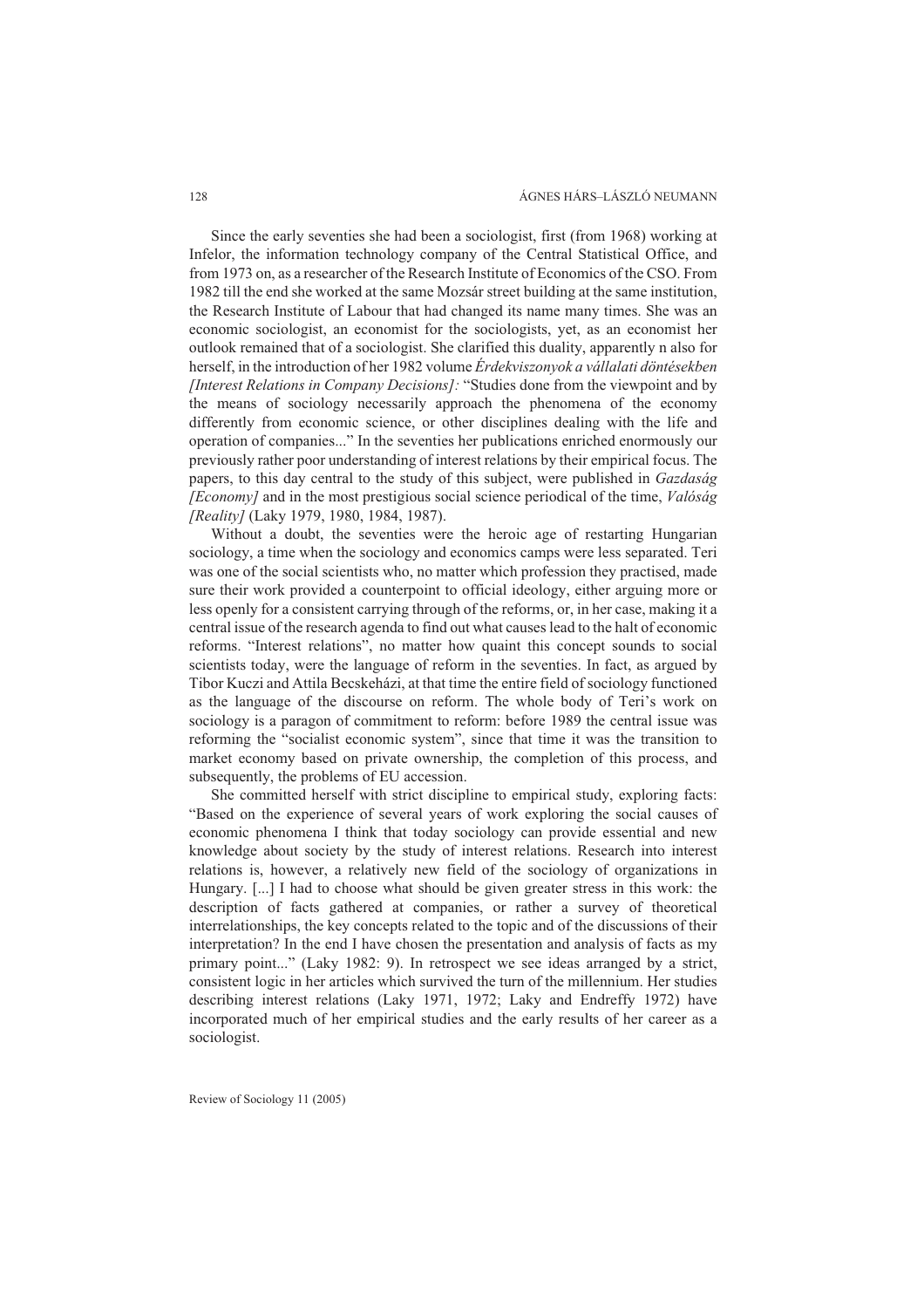### TERÉZ LAKY (1926–2005) 129

In the socialist economy of the eighties, company forms transformed and became more fluid, which channelled Teri's interest toward description of these more variegated, new organizational forms and the internal mechanisms of their operation. It is not hard to see that in studying the "new forms of small enterprises" she was primarily interested in finding out whether the reform process, interrupted in the early seventies, would get a new impetus from the arrival of small co-operatives, economic partnerships (GMKs), economic partnerships within state enterprises (VGMK), and the other newly legalized (and by now, largely forgotten) company forms. Based on thorough empirical studies, her paper *Dispersed Myths, Faltering Intentions* concluded that the actual function of the VGMKs (the new organizations formed in the largest number) was for the workers hardly more than to extend and legalize the opportunities for hitherto "black" overtime work, and for company management it was just a back door for outwitting the central wage regulations of the state. She did not find many real Schumpeterian entrepreneurs in the GMK enterprises legally independent of the big socialist companies either, nor did she find a private enterprise sector that was growth oriented, for the eighties were much more characterized by small units stuck at family size, founded with the objective of supplementing incomes, and functioning in effect as outsourced workers for the big state-owned firms, and as such hardly representing any serious challenge to the still intact state and co-operative sectors (Laky 1984, 1987; Laky and Neumann 1990a, 1990b).

At the close of the eighties, her research of small enterprises has tracked the changes in small enterprises caused by the process of system change. She was interested both in entrepreneurs as a social stratum and in those processes of privatisation, broadly interpreted, that accompanied the disintegration of the state and co-operative sectors. She inspired the first serious statistical analysis of small entrepreneurs as a newly emerging social group (Laky 1990). Her research of the social effects of "transition" has almost inevitably turned towards the issue of employment, be it the issue of "forced entrepreneurship", the issue of subsidizing enterprises that create jobs (a matter that she was, somewhat uncharacteristically for her, directly involved in as board member of various foundations), or be it the experiment of employee ownership at the beginning of privatisation (Laky 1992, 1993). She also took a consistently liberal stand, yet one based on assessing the social effects, when the appearance of foreign capital provoked heated discussions and political storms. In this issue she professed pro-privatisation views: in contrast to the opinion of many, she did not see the protection of the jobs at the inefficient state-owned companies as the task of state employment policy. Rather, she expected to save the old workplaces and to create new ones by a policy of promoting the appearance of new enterprises well endowed with assets. By now it is clear that she was right, for she anticipated the emergence of a sector having a stable market and technical background and a highly skilled workforce (Laky, Neumann and Boda 1999).

In the nineties, as senior researcher, later director, and finally advisor of the Research Institute of Labour, her interest turned towards the current issues of labour market policy. The citation for the Officer's Cross she was awarded in 1996 describes her professional career with unusual clarity: "in acknowledgment of contributions to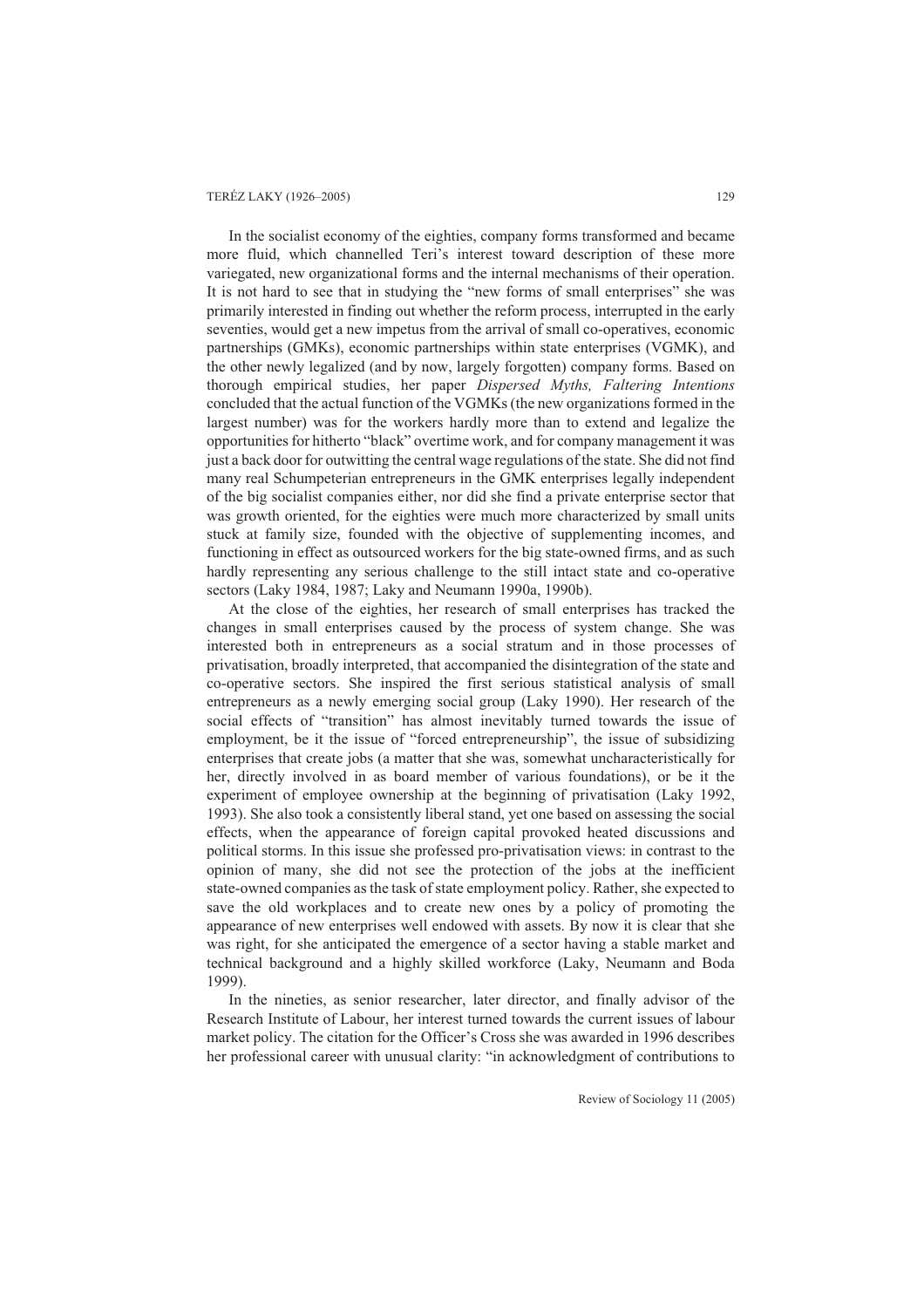laying the scientific foundations of economic sociology and labour policy". The goal of her work in the nineties was to describe and understand the labour market undergoing transformation and to improve, tenaciously, employment policy.

In the early nineties she invented a new project for herself and for the professional as well as political public: following the example of the *Employment Gazette* of the UK (later called *Labour Market Trends)* she annually published a white paper on the current issues of the Hungarian labour market entitled *Munkaerõpiaci Folyamatok* [*Processes shaping the Supply and Demand of the Labour Market*], which made her almost like a single-person institution. She offered a cross-section and analysis, made with steady hand, of the previous year's labour market processes, at first in Hungarian, and a couple of years later in English as well. This publication served as a manual for labour administration, for the broader professional public opinion, for education, and foreign experts also used it as an important source. In addition, she regularly wrote the introductory chapter to the volumes entitled *Munkaerõpiaci Tükör* [*The Hungarian Labour Market]*, an annual collection of papers on the labour market processes of the previous year, published by the Institute of Economics.

In her studies concerning the changing labour market of the nineties she was guided by the reformer's intention of influencing and improving employment policy. The papers written during this period, continuing those published on small business, have the clear goal of understanding the economy and organizations of transition and of the labour market in the European Union (Laky 1995, 1996a, 1996b, 1999). Her papers and the annual volumes of the *Processes shaping the Supply and Demand of the Labour Market* also aimed at enlightening a broader professional public, the civil servants, and the people working at the employers' organizations and the trade unions. Through her work, all these people could get acquainted with the European problems that lain would eventually affect all of us in some ways. Her reports on the "changing world of work" equally dealt with the spread of atypical forms of work, the phenomenon of migration, the changes of employment relationship and the difficulty of their definition, and the labour problems the EU countries had to wrestle with. In the other direction, she crafted several surveys of the Hungarian processes for the professional public abroad, for example, the compilations on problems of female employment (Laky 2004; Laky and Neumann 2004).

She was on the editorial board of this periodical, executive committee member of the economic sociology section of the Hungarian Sociological Association, and she remained adjunct professor, for symbolic pay, of the Department of Sociology at the University of Economics that is today called Corvinus. She was a dedicated organizer for the allocation of scholarships to young researchers specializing in labour studies, and had lasting achievements in many other areas of sociology in Hungary. Her labours and her oeuvre spanning several decades deserve to be studied more carefully and more in depth than this haphazard recollection born out of the sad occasion.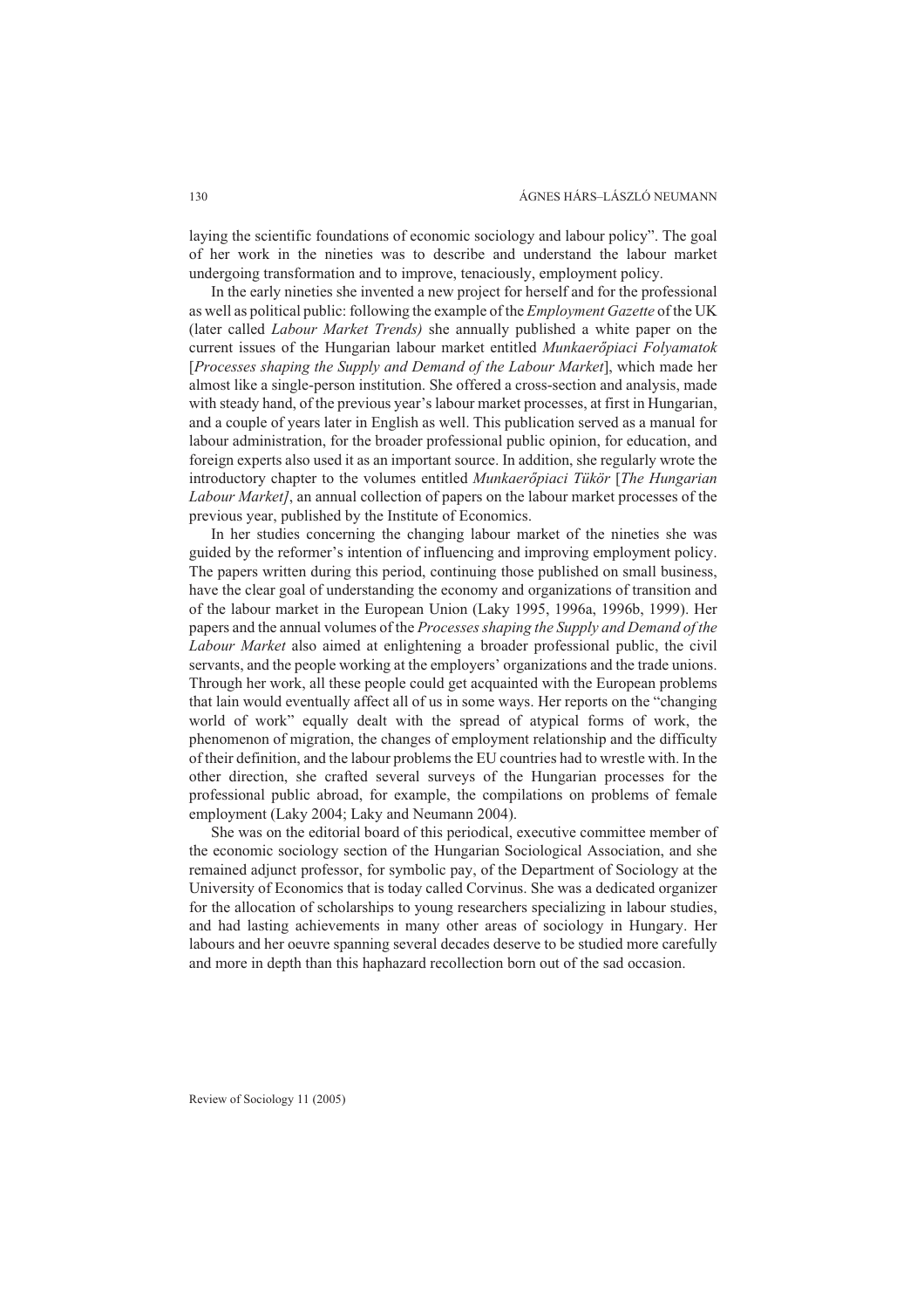#### **REFERENCES**

- Laky, T. (1971–72): A tanácstagok kapcsolatai. Szociológiai vizsgálat Budapest VIII. kerületében. [Contacts of Local Council Members. Sociological Survey in District VII of Budapest.] Budapest: Manuscript.
- Laky, T. (1979): Vállalatok alkupozícióban. [Companies in a Bargaining Position.] *Gazdaság*,  $1: 74 - 91$ .
- Laky, T. (1980): A recentralizáció rejtett mechanizmusai. [The Hidden Mechanisms of Re-centralisation.] *Valóság*, 2: 31-41.
- Laky, T. (1982): *Érdekviszonyok a vállalati döntésekben*. [Interest Relations in Company Decisions.] Budapest: KJK.
- Laky, T. (1984): Mítoszok és valóság. [Myths and Reality.] *Valóság*, 1: 1-17.
- Laky, T. (1987): Eloszlott mítoszok tétova szándékok. [Myths Dispersed Faltering Intentions. ] *Valóság*, 7: 34–49.
- Laky, T. (1990): Elõszó. [Foreword.] In Kuczi, T. and Vajda, Á.: *A kisvállalkozók társadalmi összetétele.* Zárótanulmány. [Social Composition of Small Entrepreneurs. Closing Paper.] Budapest: Munkaügyi Kutatóintézet.
- Laky, T. (1992): A privatizáció magyarországi sajátosságai és néhány érzékelhetõ társadalmi hatása. [Hungarian Specificities of Privatisaion and Some of Its Sensible Social Effects.] *Szociológiai Szemle, 1:45-61.*
- Laky, T. (1993): A boldogulás elbizonytalanodott lehetõségei. Bevezetés a tanulmányokhoz. [The Faltering Possibilities of Progress. Introduction to the Papers.] In Laky T. ed,: Kényszervállalkozások. [Forced Enterprise.] *Replika,* 11–12: 237–277.
- Laky, T. (1995): A magángazdaság kialakulása és a foglalkoztatottság. [The Emergence of Private Economy and Employment.] *Közgazdasági Szemle*, 42(7–8): 685–709.
- Laky, T. (1996a): A magángazdaság kialakulásának hatásai a foglalkoztatottságra 1995-ben. [The Impact of the Emergence of Private Economy on Employment.] *Közgazdasági Szemle*,  $(43)7 - 8: 629 - 652.$
- Laky, T. (1996b): A munka Európája. [The Europe of Work.] *Európai Tükör*, 2: 34.
- Laky, T. (1997): A kisvállalkozások növekedésének korlátai. [Limitations of the Growth of Small Enterprises.] Manuscript. Presentation given at the conference organised on the occasion for the 50th anniversary of the university in Ljubljana in September 1996.
- Laky, T. (1991-2005): *A munkaerőpiac keresletét és kínálatát alakító folyamatok*. 1991...2005. Sorozat évente megjelenő kötetekkel. [Processes shaping the Supply and Demand of the Labor Market. A series with volumes published annually.] Budapest: Munkaügyi Kutatóintézet–Országos Munkaügyi Módszertani Központ–Foglakoztatási Hivatal-Országos Foglakoztatási Közalapítvány.
- Laky, T. (1999): A foglalkoztatás növelése Nyugat-Európában. [Increasing Employment in Western Europe.] *Magyar Tudomány*, February–March.
- Laky, T. (20002004): Munkaerõpiac 2000 … 2004-ben. [Labour Market in 2000...2004.] In Fazekas, K. ed.: *Munkaerõpiaci tükör 2000 … 2004.* Sorozat évente megjelenõ kötetekkel. [The Hungarian Labour Market … A series of volumes published annually.] Budapest: MTA Közgazdaság-tudományi Kutatóközpont – Országos Foglalkoztatási Közalapítvány.
- Laky, T. (2004): Gender Equality in Employment in Hungary and in Some Other Eastern-European Countries. Prepared for the forthcoming UNRISD volume titled *Beijing Plus Ten*, Geneva. Manuscript.
- Laky, T. and Endreffy, Z. (1972): Elégedettség a munkahellyel Kérdõíves vizsgálat. [Satisfaction at Work. Survey by Questionnaire.] Budapest: Manuscript.